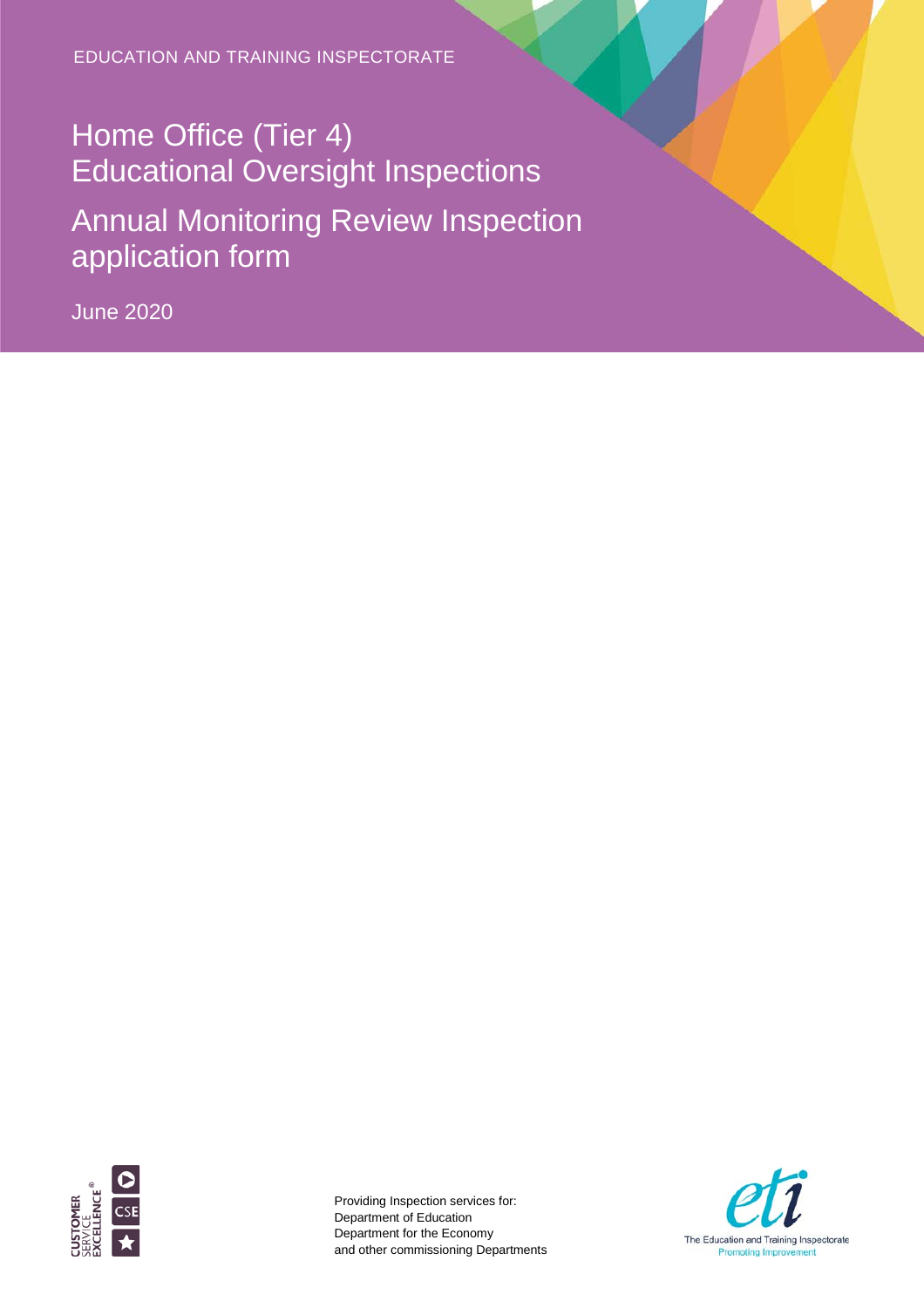The Education and Training Inspectorate (ETI) has agreed with the Home Office to undertake Annual Monitoring Review inspections (for provision up to and including level 3 only) for organisations that have already achieved Educational Oversight. The inspections are designed to ensure that educational standards and a high quality of provision are being maintained throughout the full four-year inspection cycle. The inspections will be carried out in adherence to the Tier 4 guidelines, published by the Home Office $^{\rm 1}.$  $^{\rm 1}.$  $^{\rm 1}.$ 

The following **application form** should be completed to request that the ETI carry out an Annual Monitoring Review inspection of your organisation, in adherence to the Tier 4 Educational Oversight requirements. Organisations are also asked to complete and submit a **self-evaluation report** and a **safeguarding proforma**, as part of the application process, using the most up-to-date templates available on the organisation InsPIRE portal<sup>[2](#page-1-1)</sup> and the ETI website**[3](#page-1-2)**.

The ETI will scrutinise the application form, self-evaluation report, and safeguarding proforma, and make arrangements with the organisation to carry out a one-day visit to discuss the documents with management and evaluate the quality of the provision. The one-day visit will normally include a small number of classroom observations and discussions with staff and students.

#### **The application form consists of two sections:**

**Section 1:** An update on any key changes or developments since the last full Educational Oversight or Annual Monitoring Review inspection including; strategic changes or changes in curriculum provision, staffing, accommodation and resources, and an update on progress made to address any areas for improvement identified in the organisation's previous inspection report.

**Section 2:** Current information on curriculum provision and enrolments.

Please complete the form as clearly and accurately as possible. The ETI will request any further information which is deemed relevant to support or clarify your application. The ETI will acknowledge the receipt of your application within 10 working days. Payment in full must be submitted with this application form (see fees document – footnote 3).

The application form and self-evaluation report should be returned by post to the address below:

Ref: Home Office Inspections Inspection Services Team Department of Education Rathgael House Balloo Road Rathgill BANGOR Co Down BT19 7PR

<span id="page-1-2"></span><span id="page-1-1"></span><span id="page-1-0"></span><sup>2</sup> When inspections restart post Covid-19, all inspections will be largely paperless through the InsPIRE system. Each organisation will have access to an InsPIRE portal, which is always available. Upon notification of an inspection the organisation portal will link to a live inspection area specific to the inspection activity, which will provide access to all relevant guidance and materials, a repository for uploaded materials, along with communication access to the Reporting Inspector. The inspection team can access the live inspection area through a Virtual Inspection Room in InsPIRE. <sup>3</sup> <https://www.etini.gov.uk/publications/type/supportmaterial/organisational/home-office-13>

 <sup>1</sup> <https://www.gov.uk/government/publications/sponsor-a-tier-4-student-guidance-for-educators>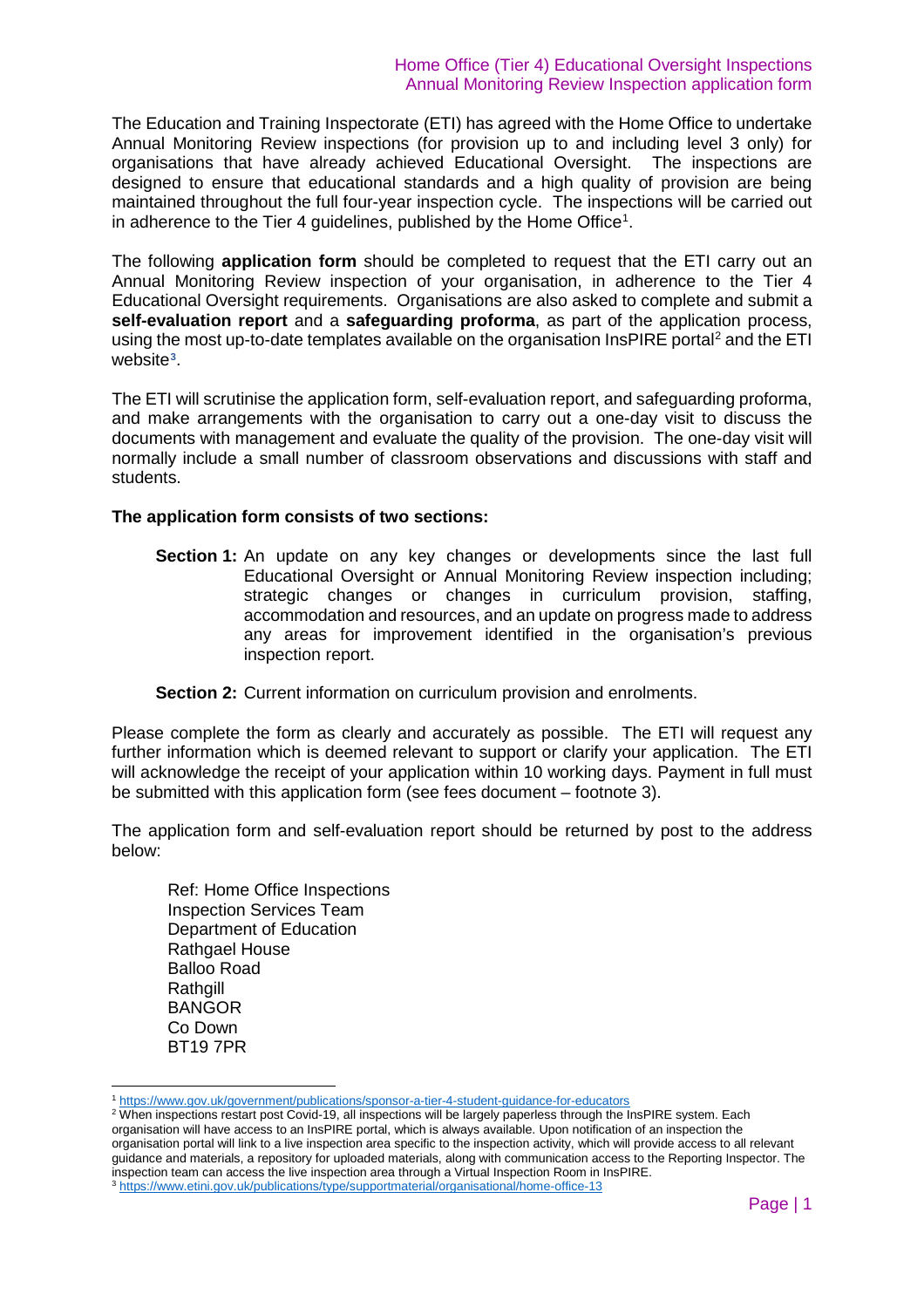or submitted electronically: [eti@education-ni.gov.uk](mailto:eti@education-ni.gov.uk) indicating clearly that it is with regard to a Home Office Annual Monitoring Review inspection.

The ETI will formally report back the main inspection findings to senior management within your organisation at the end of the visit. A short inspection report will be issued to management after the visit to check for factual accuracy, and the report will then be published on the ETI website (www.etini.gov.uk). The ETI will also notify the Home Office of the outcomes of all inspection activity carried out; it is also the responsibility of each individual organisation to inform the Home Office of the outcomes of inspection.

The arrangements for safeguarding young people and adults at risk will form part of the inspection process. If the arrangements are not sufficiently robust and do not comply fully with the Children (Northern Ireland) Order 1995 and the Safeguarding Vulnerable Groups (NI) Order 2007, the Home Office will be informed and relevant information may be shared with other relevant agencies<sup>[4](#page-2-0)</sup>. A follow-up safeguarding visit by ETI, to monitor progress made on areas for improvement highlighted during the inspection, will be required and should take place within six working weeks from the date of the report-back of the inspection outcomes. The inspection report will not be published until the follow-up safeguarding visit has taken place.

The ETI shall not be liable to you if it is prevented by circumstances beyond its reasonable control from carrying out Educational Oversight inspections.

Applicant organisations shall co-operate with, and participate in, the ETI's procedures for inspection and complaints investigations.

**Where an organisation does not meet these requirements, the ETI reserves the right to advise the Home Office and any other public body, as appropriate.**

<span id="page-2-0"></span> <sup>4</sup> The Safeguarding Board for Northern Ireland and AccessNI.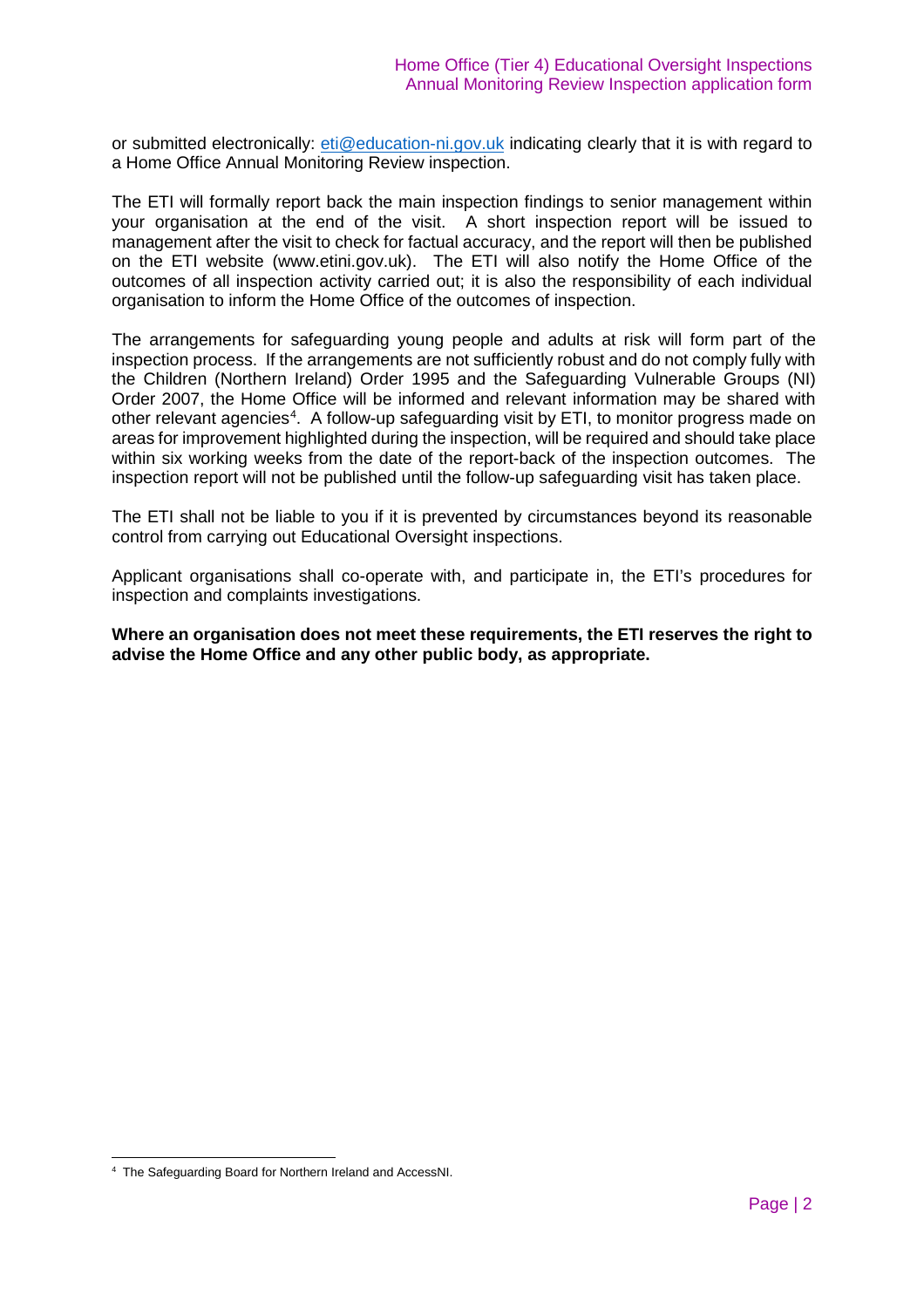# **Section1: Information about your organisation**

| Name and position of applicant                                                                                                                                                                                                       |        |
|--------------------------------------------------------------------------------------------------------------------------------------------------------------------------------------------------------------------------------------|--------|
| Name and designation of head of<br>organisation (eg. Director, CEO,<br>principal)                                                                                                                                                    |        |
| <b>Main contact name and position</b><br>within the organisation (if different<br>from above)                                                                                                                                        |        |
| <b>Contact e-mail address</b>                                                                                                                                                                                                        |        |
| <b>Contact telephone number</b>                                                                                                                                                                                                      |        |
| <b>Organisation name/legal title</b>                                                                                                                                                                                                 |        |
| <b>Organisation's legal identity</b><br>(company, partnership, sole<br>trader, etc)                                                                                                                                                  |        |
| <b>Registered company address and</b><br>company registration number, if<br>applicable                                                                                                                                               |        |
| Registered charity number, if<br>applicable                                                                                                                                                                                          |        |
| <b>Organisation's operating</b><br>addresses<br>(Please include the address of all<br>relevant campuses, sites or<br>offices that form part of the<br>organisation)                                                                  |        |
| <b>Ownership or significant</b><br>beneficial interest (please provide<br>details of any company that owns<br>or has a significant beneficial<br>interest of the company applying<br>for inspection, including company<br>number(s)) |        |
| <b>First year of operation</b>                                                                                                                                                                                                       |        |
| <b>Organisation website address</b>                                                                                                                                                                                                  |        |
| Do you currently have a Tier 4<br>sponsor licence                                                                                                                                                                                    | Yes/No |
| <b>Sponsorship number</b>                                                                                                                                                                                                            |        |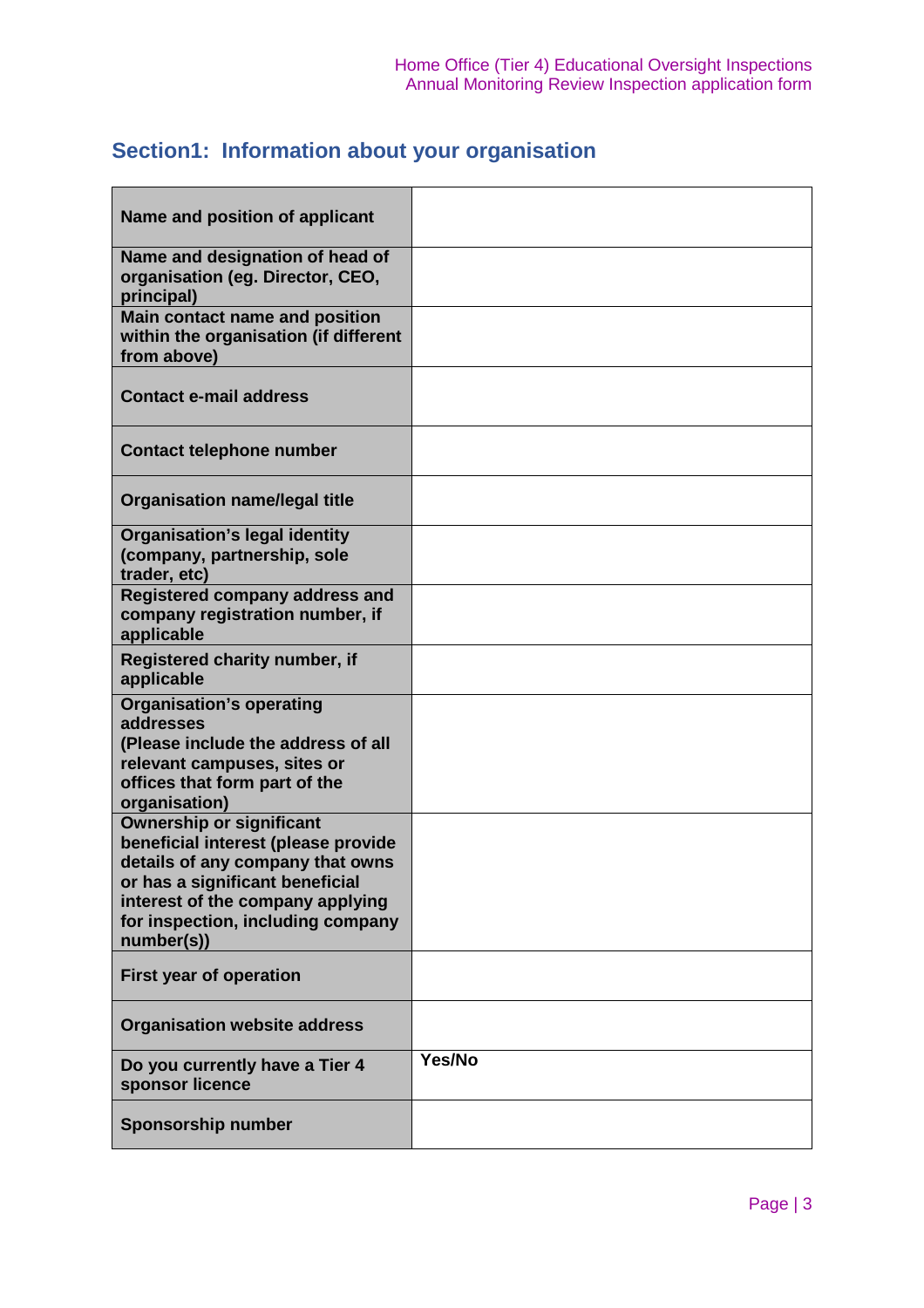#### **Section 1: Organisation update**

Information should be given about any key strategic changes to the organisation including curriculum provision, staffing, accommodation and resources. Information should also be given on any planned developments for the organisation, and an update given on the progress made to address any areas for improvement identified in the organisation's previous inspection report.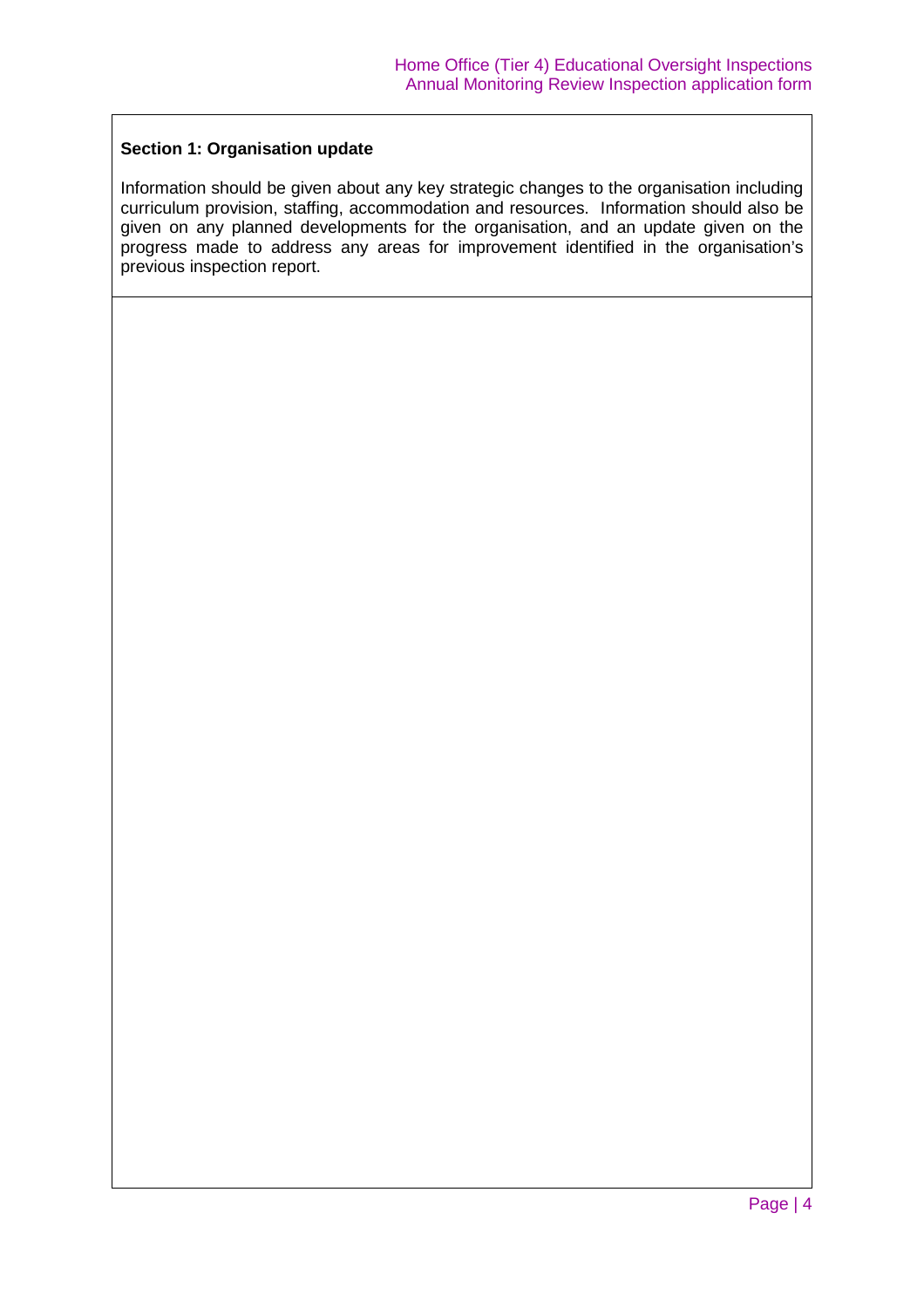## **Section 2: Information on curriculum provision and enrolments**

Please provide information about the programmes and types of qualification currently offered including **any new programmes**, or the **removal of programmes**, since the Educational Oversight (EO) inspection.

| Programme title | Subject area<br>(e.g. English,<br>ESOL) | Qualification<br>level | Awarding<br>body or in-<br>house<br>certification | <b>Type</b><br>(General English,<br>Exam preparation,<br>Examination) | Main mode of delivery<br>(Full-time, part-time, on-line,<br>evening, block, semester,<br>summer only, etc) | <b>Duration</b><br>(e.g. One year, six<br>weeks) |
|-----------------|-----------------------------------------|------------------------|---------------------------------------------------|-----------------------------------------------------------------------|------------------------------------------------------------------------------------------------------------|--------------------------------------------------|
|                 |                                         |                        |                                                   |                                                                       |                                                                                                            |                                                  |
|                 |                                         |                        |                                                   |                                                                       |                                                                                                            |                                                  |
|                 |                                         |                        |                                                   |                                                                       |                                                                                                            |                                                  |
|                 |                                         |                        |                                                   |                                                                       |                                                                                                            |                                                  |
|                 |                                         |                        |                                                   |                                                                       |                                                                                                            |                                                  |

Please provide update details of the number of learners enrolled, highlighting any increase or decrease in numbers since the last full Educational Oversight or annual monitoring review (AMR) inspection.

| Learners                                                          | No of<br>learners at<br>last full EO<br>inspection | No of<br>learners<br>at last<br><b>AMR</b><br>inspection | No of<br>current<br><b>learners</b> | Comments |
|-------------------------------------------------------------------|----------------------------------------------------|----------------------------------------------------------|-------------------------------------|----------|
| Learners registered under the Home<br>Office Tier 4 points system |                                                    |                                                          |                                     |          |
| <b>EU Learners</b>                                                |                                                    |                                                          |                                     |          |
| Non-EU Learners (Excl. Tier 4 learners)                           |                                                    |                                                          |                                     |          |
| Other (Excl. Tier 4 learners)                                     |                                                    |                                                          |                                     |          |
| Total                                                             |                                                    |                                                          |                                     |          |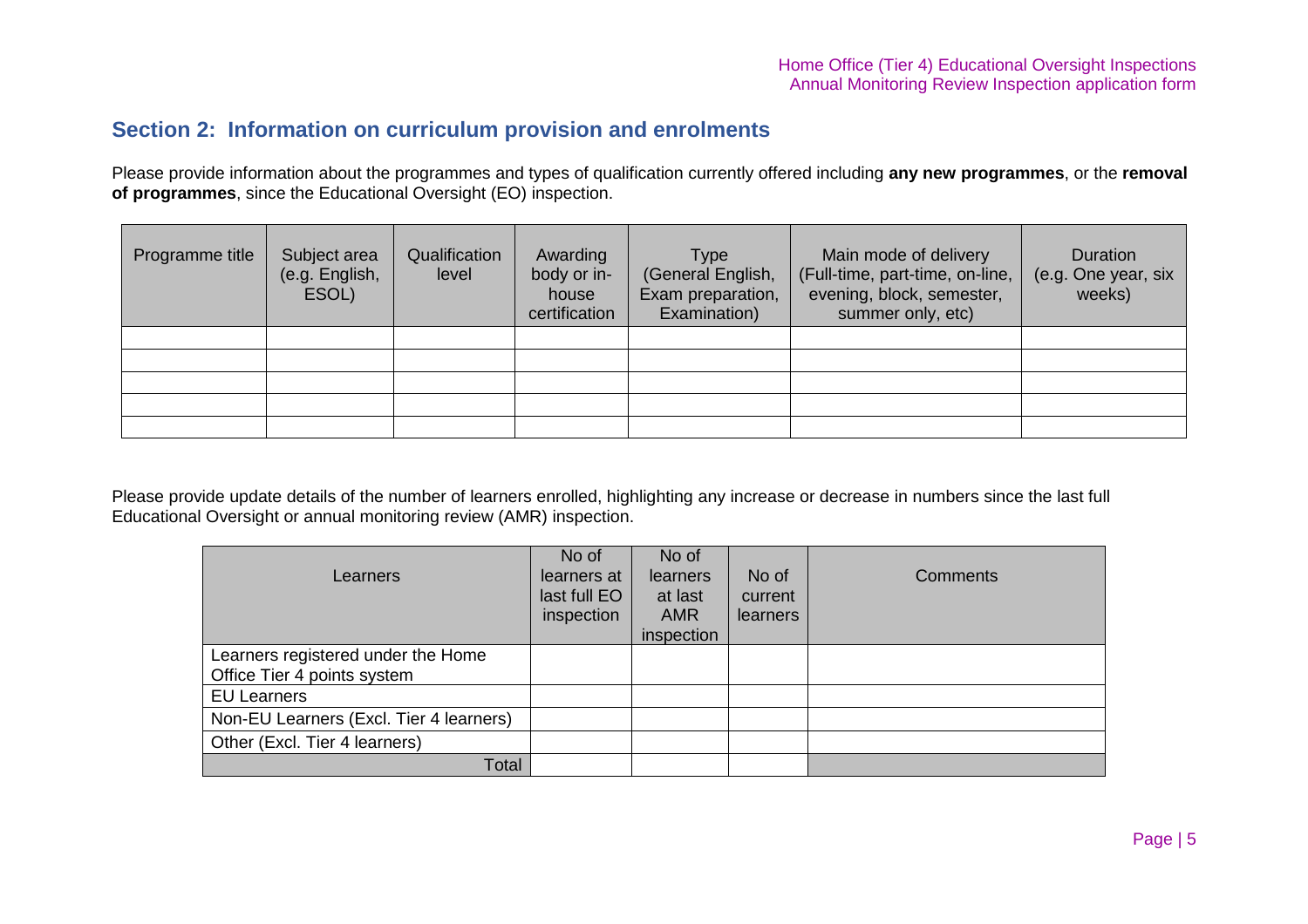### Requirements of organisations seeking educational oversight

Each organisation seeking educational oversight by the ETI must meet the following requirements. It must:

- exercise its responsibilities through its own organisation and not devolve to another body any part of those responsibilities, subsequent to a successful inspection outcome by ETI;
- follow the procedures that it has set out in formal submissions to the ETI to demonstrate how it meets the expectations of relevant education standards and quality management; and
- make resources available to implement fully the approved procedures that are set out in its formal documentation or submissions to the ETI and recommendations made by the ETI arising from inspection.

Applicant organisations shall supply information to the ETI about their programmes and activities, including information that may not be in the public domain, as and when requested by the ETI.

An organisation shall adhere to the Home Office guidelines for Tier 4 sponsors and should inform the ETI of any proposed changes to:

- its aims;
- its legal identity or status;
- the bodies validating the qualifications it delivers;
- the locus of authority for the award of qualifications within the organisation's governance structure;
- the terms of reference, including the membership specification, of its governing body and any other body which may hold specific awarding responsibilities;
- ownership of the organisation;
- formally binding relationships with any external organisations;
- the name(s) under which it operates;
- the geographical areas(s) or region(s) in which it operates;
- the chief officer (or other senior manager who holds responsibility for ensuring that the organisation continues to meet its obligations); and
- any other material circumstances as listed in the Home Office Guidelines.